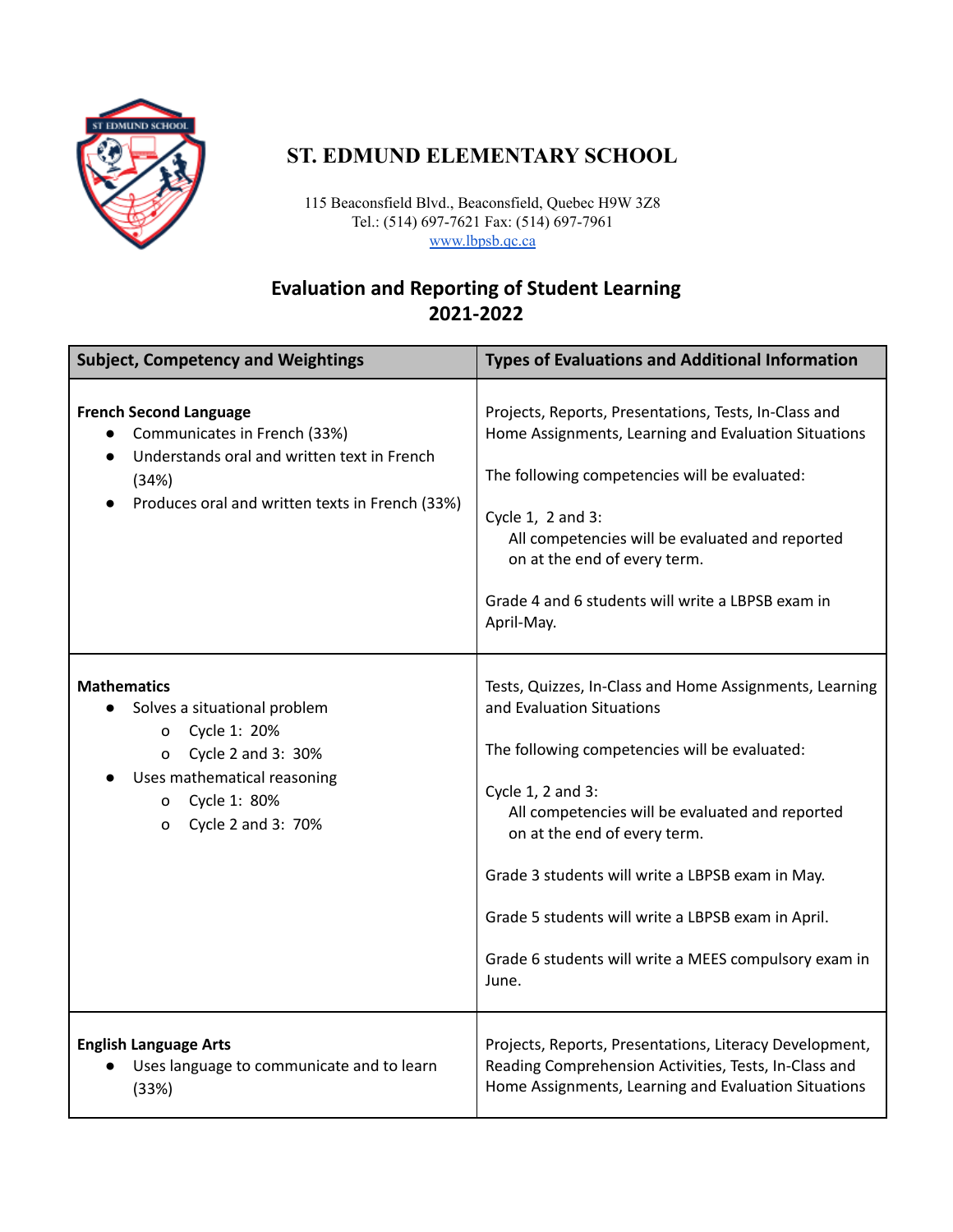| Read and listen to spoken, written media texts<br>$\bullet$<br>(33%)                                                                                           | The following competencies will be evaluated:                                                                    |
|----------------------------------------------------------------------------------------------------------------------------------------------------------------|------------------------------------------------------------------------------------------------------------------|
| Produces written and media texts (34%)                                                                                                                         | Cycle 1:<br>Term 1: To use language to Communicate and Learn<br>Term 2: All three competencies will be evaluated |
|                                                                                                                                                                | Cycle 2 and 3: All three competencies will be evaluated<br>during every term.                                    |
|                                                                                                                                                                | Grade 4 Students will write a LBPSB exam in April.                                                               |
|                                                                                                                                                                | Grade 6 students will write a MEES compulsory exam in<br>May.                                                    |
| <b>Physical Education &amp; Health</b><br>To perform movement skills in different physical                                                                     | Participation, Performances, Movements and Tests                                                                 |
| activity settings (30%)<br>To interact with others in different physical<br>$\bullet$<br>activity settings (40%)<br>To adopt a healthy, active lifestyle (30%) | Knowledge of different physical activities and strategies<br>evaluated throughout the year.                      |
|                                                                                                                                                                | Only an overall subject mark will appear on each report<br>card.                                                 |
| <b>Ethics and Religious Culture</b><br>Reflects on ethical questions/dialogue (50%)                                                                            | Participation, Tests, Projects and Oral Presentations                                                            |
| Demonstrates understanding of<br>$\bullet$<br>religion/dialogue (50%)                                                                                          | Only an overall subject mark will appear on each report<br>card.                                                 |
| <b>Music</b><br>To create musical pieces (70%)                                                                                                                 | Participation, Quizzes, Performances and Presentations                                                           |
| To appreciate musical works (30%)                                                                                                                              | Only an overall subject mark will appear on each report<br>card.                                                 |
| Geography, History and Citizenship<br>Ability to understand different societies and                                                                            | Tests, Quizzes, In-Class and Home Assignments and<br>Projects                                                    |
| their territories from a geographical and<br>historical perspective, interpret changes that<br>occur within a society and its territories,                     | Only an overall subject mark will appear on each report<br>card.                                                 |
| compare certain aspects of societies to<br>appreciate their diversity                                                                                          |                                                                                                                  |
| Cycle 1: NA<br>0<br>Cycle 2: 100%                                                                                                                              |                                                                                                                  |
| 0<br>Cycle 3: 100%<br>0                                                                                                                                        |                                                                                                                  |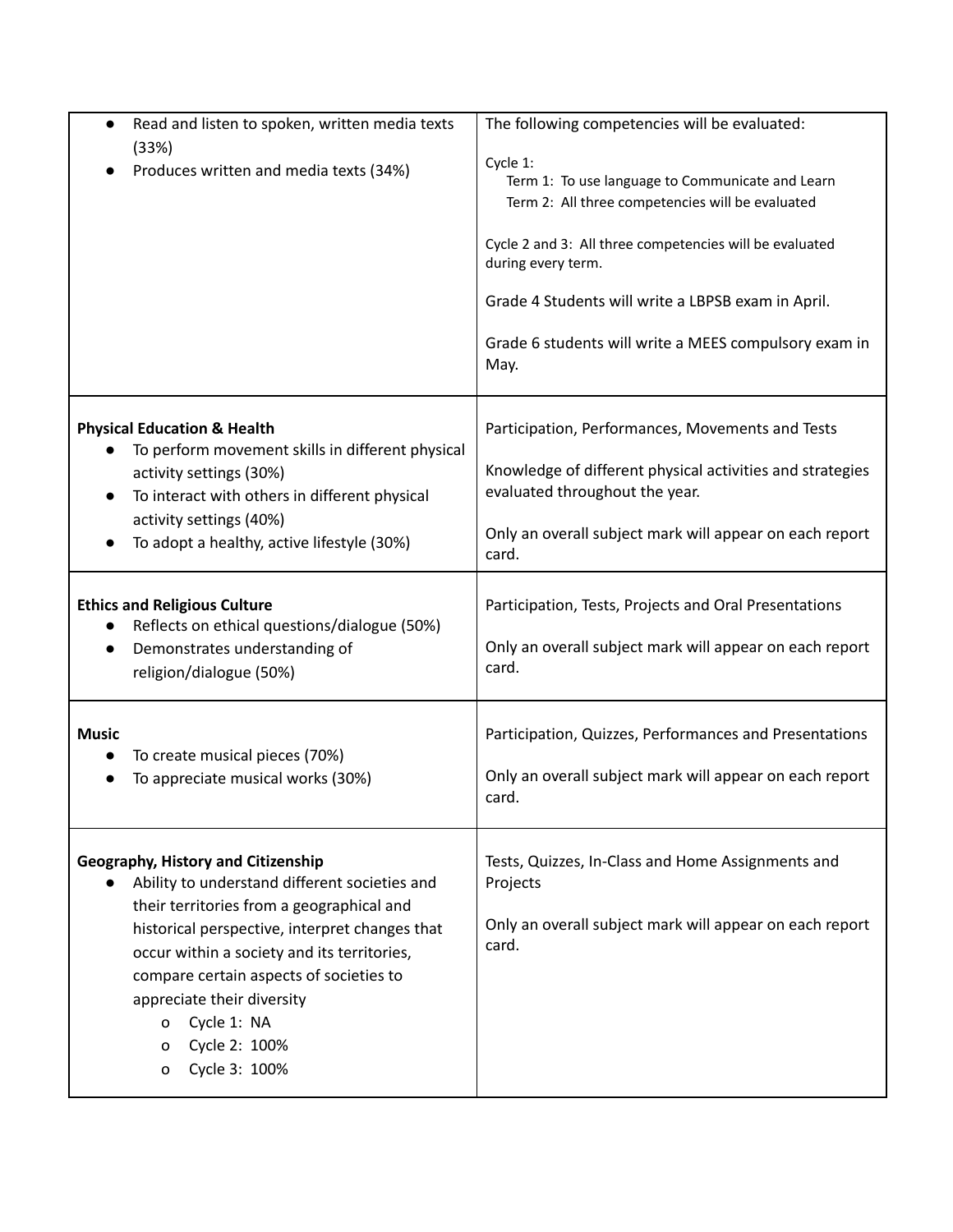| <b>Science and Technology</b><br>Ability to explain or solve scientific or technical<br>problems, use scientific and technical tools,<br>objects and procedures, communicate in the<br>language used in science and technology<br>Cycle 1: NA<br>$\mathbf{o}$<br>Cycle 2: 100%<br>$\Omega$<br>Cycle 3: 100%<br>O | Tests, Quizzes, In-Class and Home Assignments, Projects<br>and Experimental Activities<br>Only an overall subject mark will appear on each report<br>card. |
|------------------------------------------------------------------------------------------------------------------------------------------------------------------------------------------------------------------------------------------------------------------------------------------------------------------|------------------------------------------------------------------------------------------------------------------------------------------------------------|
| <b>Visual Arts</b><br>To produce individual works in the visual arts<br>and to produce media works in the visual arts<br>(70%)<br>To appreciate works of art, traditional artistic<br>objects, media images, personal productions<br>and those of classmates (30%)                                               | Projects, In-Class Work, Home Assignments<br>Only an overall subject mark will appear on each report<br>card.                                              |

#### **Students with Special Needs**

Л

Please note that some students with special needs are provided with an individualized program to meet their needs. Their programs, including the evaluation and reporting procedures, may differ from those described in these pages. The teachers, in collaboration with the school's resource department, develop Individual Education Plans (IEPs) that outline the individualized programs, strategies implemented as well as resource support measures.

#### **Official Communication**

You will receive the following official communications:

- **Interim Report # 1:** An interim report including comments on your child's learning and behavior will be issued on November 18, 2021
- **Interim Report #2:** An interim report including comments on your child's learning and behavior will be issued on April 22, 2022.
- **Term 1 Report Card:** Worth 40% of the year. The term 1 report card will be issued on February 11.
- **Term 2 Report Card:** Worth 60 % of the year. The term 2 report card will be issued on June 23.
- **Parent Teacher Interview # 1:** Interviews over Zoom will take place on November 25, 2021.
- **Parent Teacher Interview #2:** Interviews over Zoom will take place on February 17, 2022.